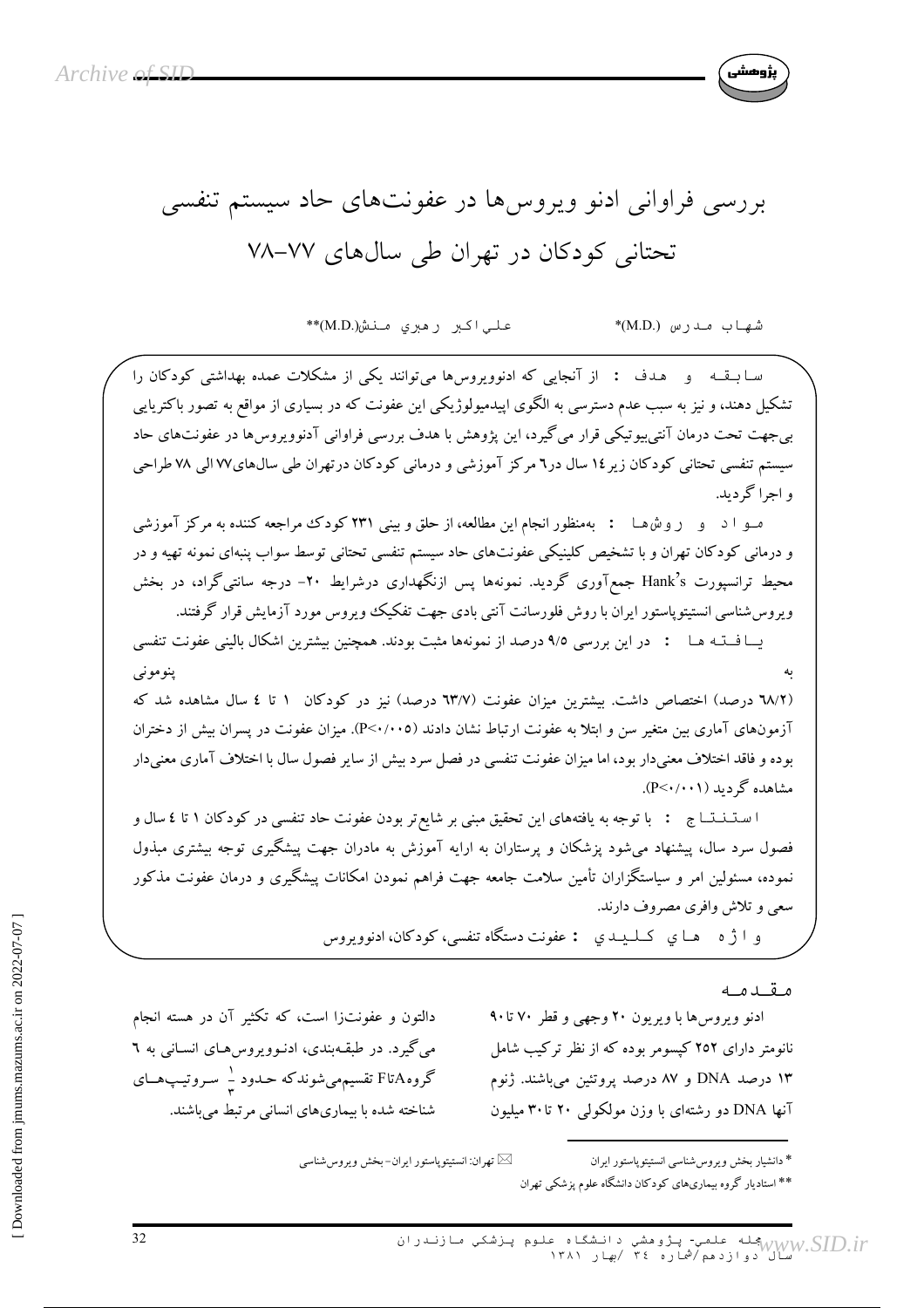معمولاً سروتیپهای(۲،۲،۱٪) ازگروه C برای مدت طولانبی در بافتهای لنفوییـدی نظیـر ادنوییـد و لوزهها باقی میمانند و نیز سروتیپهای(٥،٣) ویروس در ایجاد عفونتهاى نازوفارنكس يا عفونت حاد سيستم تنفسى کودکان و بالغین نقش دارند(٦،٢،١).

از نظر پاتوژنز، ادنو ویروسها سلولهای ایی تلیال تنفسی را آلوده میکنند. به همین جهت در شروع عفونتهای حاد، نخستین بافت درگیر،غشاءهای مخاطی يا سلولهاي اپي تليال ناحيهٔ دهاني- حلقي(اوروفارنكس) و ناحيهٔ بيني- حلقي (نازوفارنكس) مي باشند(٦،١). تظاهرات باليني ادنو ويروس ها معمولاً در ملتحمهٔ چشم، مجــاری تنفســی، گــوارشی و ادراری ایجـاد میگردند، بهطوریکه فارنژیت و پنومونی از شایعترین علایم کلینیکی عفونتهای ادنو ویروسی محسوب شده و به وفور دركودكان گرفتارتانسيليت اگزوداتيو وعفونتهاي حادتنفسي تحتاني مشاهده مي شوند(٦،٢،١). ادنوويروس ها بر روی کشتهای سلولی انسانی مشتق از اپی تلیال مانند سلولهای کلیه جنین انسان (HeK)، یا تیرهٔ سلولی مداوم (HeLa) یا سلولهایکارسینومای اپیدرم انسانی (HeP-2) رشد و تکثیر یافته و آثار سیتویاتیک (CPE) ایجاد می کنند(۷،۲،۱). با توجه به شیوع بالای عفونتهای تنفسی در بین کودکان تهران، به ویژه در طی بعضی از فصول سال که برحسب تابلـوی بالینـی بیمـاران در بررسي هاى تشخيصي روزانه،احتمال وجود ادنوويروس ها را دارند و نیز به سبب عدم دسترسی به الگوی اپیدمیولوژیکی این عفونت که در بسیاری از مواقع به تصور باکتریایی بیجهت تحت درمان آنتیبیوتیک قرار می گیرد، مبادرت به انجام این پژوهش گردید تاعلاوه برشناسایی ادنوویروس ها و میزان شیوع آنها در بین کودکان مورد مطالعه، نقش متغیرهایی چون جنس، سن و خصوصاً فصل در این رابطه مشخص گردد. مـواد و روش هـا

به منظور بررسی و تعیین نقش ادنو ویروس ها در بروز عفونتهای حاد سیستم تنفسی تحتانی از ۲۳۱ کودک (پسر و دختر)در گروه سنی زیر ۱٤ سال که با تابلوی بالینی عفونتهای حاد تنفسی تحتانی در فاصلهٔ دی ماه ۱۳۷۷ تا اسفند ماه ۱۳۷۸ به ٦ مرکز آموزشی و درمانی کودکان در تهران مراجعه نموده بودند، پس از تنظیم پرسشنامه نمونهگیری با استفاده از دو سواب (حلقی- بینی) بهطور جداگانه به عمل آمد. همچنین در موارد معدودی با توجه به پنومونی، جهت کسب نمونه قسمتهای تحتانی از طریق آسپیراسیون براساس روشهای استاندارد متداول توسط متخصصین مراکز آموزشی و درمانی تحت مطالعه، نمونهها در حجم ۱ تا ۲ میلمیلیتر از محیط توانسپورت Hank's جمعآوری و در ظروف حاوی یخ حمل شدند. سپس نمونهها در بخش ويروس شناسى انستيتوپاستور ايران بهطور روزانه جهت شناسایی ادنوویروس ها با روش حساس فلورسانت آنتیبادی و با استفاده از میکروسکوپ ایمونوفلورسانس موردبررسی قرارگرفتند. در این مطالعه، کیت تشخیصی از شـرکت DAKO (دانمارک) تهیـه شده و حاوی آنتے بسادی ادنسوویسروس است کـه با فلسورسئـیـن ایزوتیوسیانـات (FITC) کـونژوگـه شده و به آنتـی ژن ویروسی موجود در سویهٔ ادنوویروس انسانی متصل می شوند. جهت انجام این روش به هر نمونه دو میلی لیتر بافر فسفات (PBS) اختصاصی دارای PH=۷/۲ اضافه نموده تا ویسکوزیته کاهش یافته و آن را به مدت ۱۰ دقیقه سانتریفوژ میiماییم تا سلولهای اپیتلیال تەنشین گردند. سپس سلولها را مجدداً در دمای ۲۵ درجهٔ سانتیگراد سانتریفوژ میکنیم، بعد از دور ریختن محلول رویی، بافر فسفات به آن افزوده تا تودهٔ سلولی افزایش پابد. آنگاه ۲۵ میکرولیتر از سوسیانسیون آماده

شده را بر روی لام قرار داده تا خشک شود. چنانچه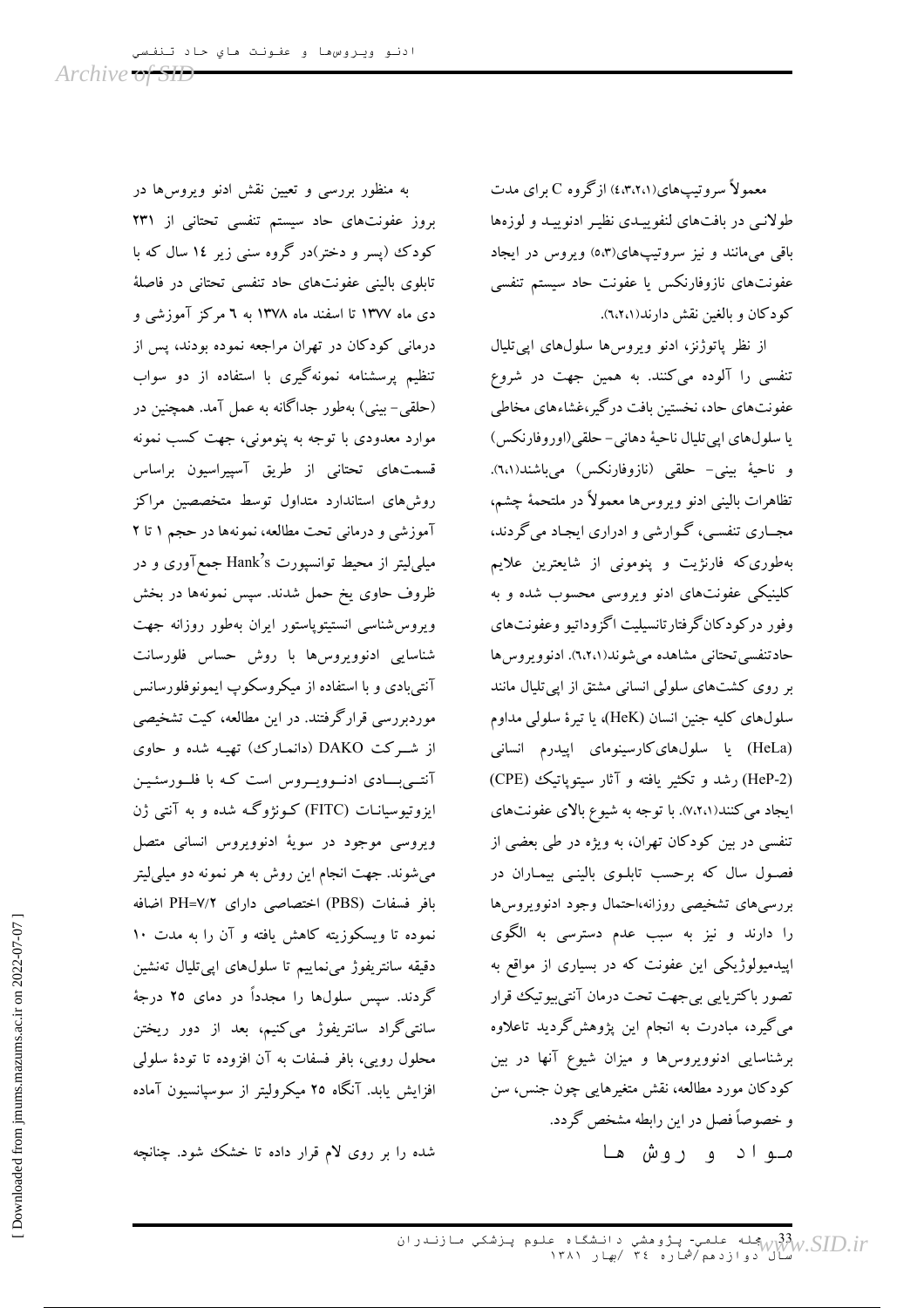نمونهها سریع رنگ نشوند، میتوان آنها را در یخچال معمولی تا روز بعد نگهداری نمود. لامهای خشک شده به مدت ۱۰ دقیقه در استون سرد (۲ تا ۸ درجهٔ سانتی گراد) قرار خواهند گرفت تا کاملاً فیکس گردند، آنگاه لامها را خارج کرده تا خشک شوند.

در این مرحله به کمک ۱۰Sampler تا ۲۰ میکرولیتر از محلول رنگ آمیزی که حاوی آنتیبادی ادنوویروس است و به فلورسئین ایزوتیوسیانات (FITC) کونژوگه گردیده و در محلول Evan's blue قرار گرفته اضافه می نماییم و لامها را در داخل اتاقک مرطوب به مدت ۲۰ دقیقه همراه با لامهای کنترل مثبت در گرمخانهٔ ۳۷ درجهٔ سانتیگراد قرار میدهیم. در خاتمه، لامها را حداقل سه بار و هر بار به مدت ۳ دقیقه توسط بافر فسفات شستشوداده وخشک می کنیم،آنگاه با استفاده از محلول گلیسرول به عنوان Monunting fluid و یک لامل Cover slip لام را جهت بـررسـی میکروسکوپی آماده و توسط میکروسکوپ ايمونوفلورسانس (UV) مشاهده مي كنيم(٤،٥).

سافته ها

در این مطالعه از ۲۳۱ کودک زیر ۱٤ سال دارای علایم بالینی عفونت حادسیستم تنفسی تحتانیکه با انجام تستاختصاصي فلورسانت آنتيبادي(ايمونوفلورسانس مستقیم) مورد بررسی و تحقیق قرار گرفتند، در ۲۲ کودک (٩/٥ درصد) ادنوويروس شناسايي شد.

بیشترین میزان عفونت تنفسی در گروه سنی۱ تا ٤ سال مشاهده شد که از نظر آماری اختلاف معنی درای را درمقایسه با سایر گروههای سنی نشان می دهد( P<۰/۰۰۵) (جدول شمارهٔ ۱).

جدول شمارهٔ ۱: فراوانی عفونت ادنوویروس در کودکان زیر ۱٤ سال مراجعه کننده به ٦ مرکز آموزشی، درمانی کودکان در تهران طی سال های ۷۷–۷۸

| موارد مثبت(درصد)                                      | سن (سال)      |
|-------------------------------------------------------|---------------|
| $\mathbf{r}(\mathbf{y} \mathbf{y})$                   | <             |
| $\mathcal{V}(\mathcal{U}^{\star}/V)$                  | $\lambda - 2$ |
| $\mathfrak{r}(\mathfrak{l}\mathfrak{r}/\mathfrak{l})$ | $0 - 9$       |
| $\mathbf{Y}(9/1)$                                     | $1 - 12$      |
| $\mathbf{Y}(\mathbf{Y} \cdot \mathbf{Y})$             |               |

در این بررسی میزان عفونت حاد تنفسی تحتانی در دو گروه مذکر و مؤنث فاقد اختلاف معنی دار بود، اما میزان عفونت در فصل سرد بیشتر از سایر فصول سال تعیین گردید که دارای اختلاف معنی دار آماری می باشد (۱۰۰۰۱/ ->P) (جدول شمارهٔ ۲).

جدول شمارهٔ ۲: فراوانی عفونت ادنوویروس در کودکان زیر ١٤ سال مراجعه کننده به ٦ مرکز آموزشی، درمانی کودکان در تهران طی سالهای ۷۷–۷۸

| موارد مثبت(درصد)              | فصل      |
|-------------------------------|----------|
| $\mathcal{M}(\mathcal{O}(1))$ | سر د     |
| $V(T)/\Lambda$ )              | نيمه سرد |
| $\mathbf{Y}(9/1)$             | گرم      |

همچنین در این مطالعه، پنومونی شایعترین تظاهر بالینی(٦٨/٢ درصد) درکودکان دچار عفونت حادتنفسی تحتانی بوده است. به عنوان یکی دیگر از تظاهرات بالینی مهم میتوان به تب بالای ۳۹/۵ درجه سانتی گراد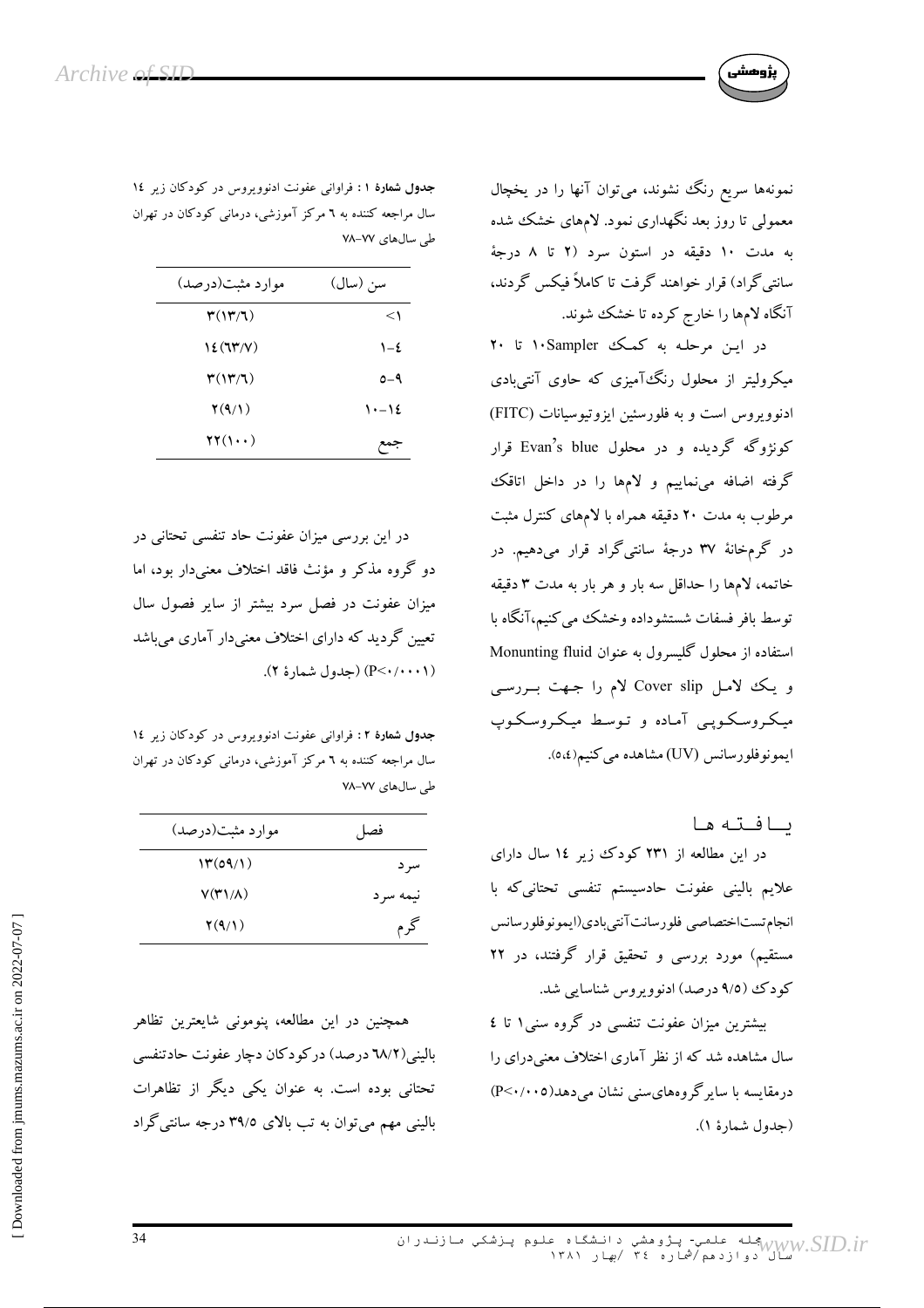اشاره کرد که در ۷۱/۸ درصد کودکان مبتلا مشاهده شده است (جدول شمارهٔ ۳).

جدول شمارهٔ ۳ : فراوانی اشکال بالینی در عفونت حاد تنفسی تحتانی ناشی از ادنو ویروس ها در کودکان مراجعه کننده به ٦ مرکز آموزشی، درمانی کودکان در تهران در سال های ۷۷–۷۸

| اشكال باليني                |
|-----------------------------|
| ترشحات بيني                 |
| سرفه                        |
| تب ٣٩/٥ تا ٣٩/٥             |
| درجه سانتی گراد             |
| تب بالای0/۳۹                |
| درجه سانت <sub>ی</sub> گراد |
| برونشيوليت                  |
| پنومونې                     |
| فارنژيت                     |
| كرامپ شكمي                  |
| درد عضلاني                  |
| سردرد                       |
| ضعف و ناتواني               |
|                             |

عث

عفونتهای حاد سیستم تنفسی نقش مهمی در ایجاد بیماری و مرگ و میر کودکان دارند. براساس گزارشهای سازمان جهانی بهداشت، مرگ و میر حدود ٤ میلیون کودک زیر ٥ سال و ٢٠ تا٤٠ درصد موارد بستری کودکان در مراکز درمانی در ارتباط با عفونتهاي حادسيستم تنفسى مىباشد(٤).طبق بررسي هاي به عمل آمده، ٥ تا ٨ درصد عفونتهاي ويروسي تنفسي کودکان زیر ٥ سال را ادنو ویروسها تشکیل میدهند، بهطوری که بیش از ۱۰ درصد پنومونی کودکان، متعاقب عفونت حاد سيستم تنفسي تحتاني، ناشي از اين ویروس ها میباشد(٦،٣). عوامل ویروسی بسیاری در بروز این عفونتها خصوصاً عفونتهای سیستم تنفسی تحتانی کودکان شناسایی شدهاند که از مهمترین آنها

می توان از ادنوویروس ها نام برد که در اکثر موارد با پُرخونی و آبریزش بینی، سرفه، تب و خصوصاً پنومونی همراه هستند(٦،١). در مطالعهٔ انجام شده با توجه به تابلوی بالینی کودکان دچار عفونت حاد سیستم تنفسی ۹/۵ درصد ادنوویروس شناسایی گردید. در بررسی تحقیقاتی که بر روی کودکان دچار عفونت حاد سیستم تنفسی در فاصله سال های ۱۹۹٤تا۱۹۹۵ توسط Bruno و همکاران (١٩٨٦) در فرانسه انجام گرفت و همچنین طبق مطالعه Monte و همکاران (۱۹۹۳) که در زمینه تعیین فراوانی عوامل ویروسی در ایجاد عفونتهای حاد تنفسی انجام پذیرفت، آدنو ویروس ها به عنوان یکی از عوامل مهم در ايجاد اين نوع عفونتها معرفى شدهاند (۵،۵). طبق گزارش Winter و همکاران (۱۹۹۶) در جریان چند اپیدمی عفونت حاد تنفسی تحتانی در کودکان، در فاصلهٔ سالهای ۱۹۸۵ تا ۱۹۹٤ در ادینبورگ، ادنوویروسها بیش از ۱۰ درصد عوامل ویروسی ایجاد کننده عفونت تنفسی را تشکیل میدادند (۹). مقایسهٔ نتایج بهدست آمده در این بررسی با مطالعات انجام شده از نظر شیوع عفونت تنفسی ادنوویروسی نشانگر همسویی کامل میباشد. در مطالعهٔ Bruno و همکاران (١٩٨٦) بیشترین میزان عفونت حاد تنفسی ادنو ویروسی در کودکان زیر ٥ سال گزارش گردیده است (٥). در مطالعهٔ حاضر بیشترین میزان شیوع عفونت حاد تنفسی تحتانی در کودکان گروه سنی ۱ تا ٤ سال ٦٣/٧ درصد مشخص گردید که با مطالعه Bruno و همکاران مطابقت دارد.

در این مطالعه، شیوع فصلی عفونت حاد تنفسی در کودکان بیشتر در ماههای سرد سال تعیین شد. در مطالعات مشابهی که در السالوادور و هندوراس بر روی عفونتهای حاد تنفسی کودکان توسط Rey و همکاران انجام یافت(١٠)،همچنین مطالعهای که Chew و همکاران در زمینه فصل شیوع عفونت حاد تنفسی ناشی از ادنوویروس ها انجام دادند(۱۱)، مشخص گردید که